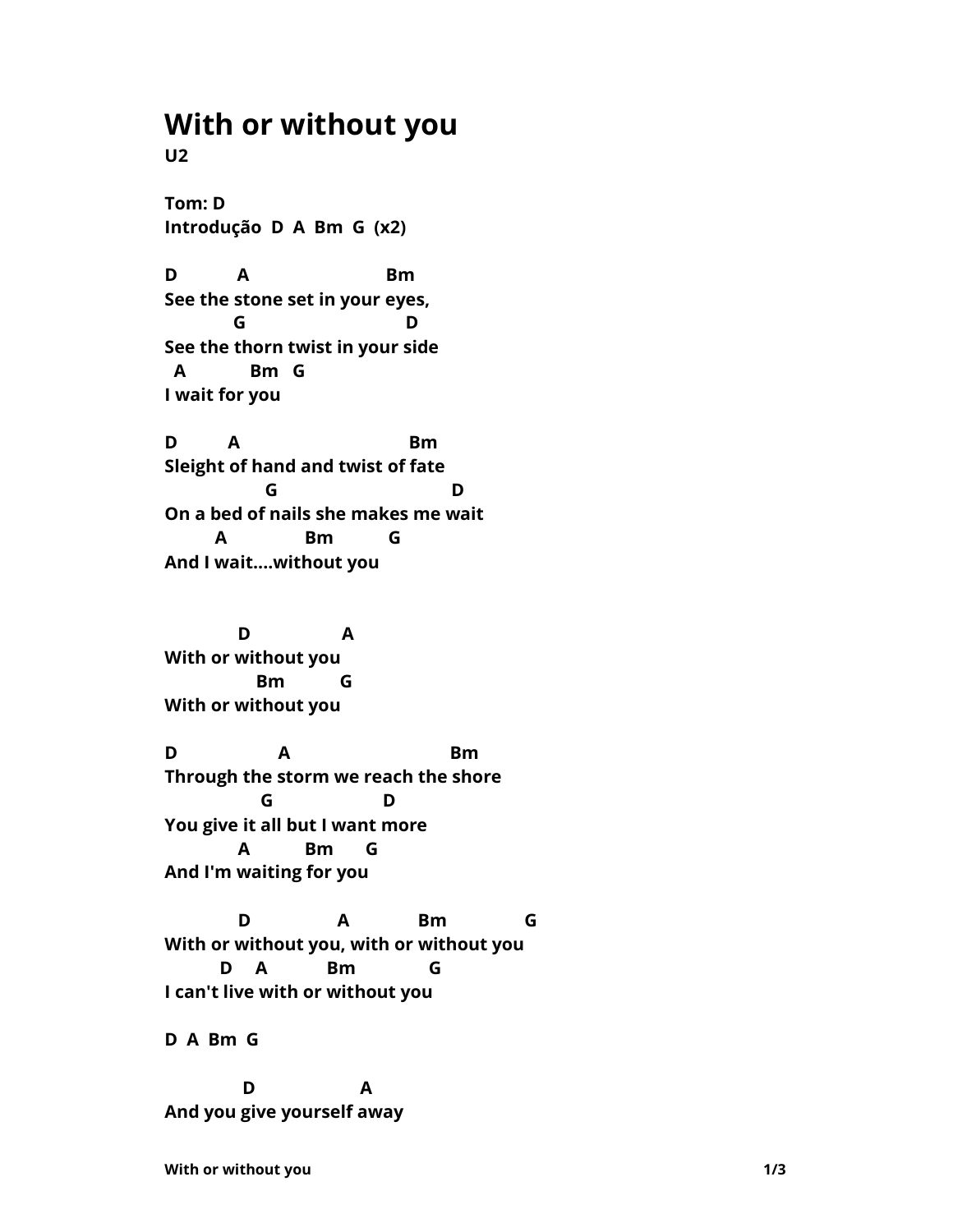**Bm G And you give yourself away D And you give A And you give Bm G And you give yourself away D A My hands are tied Bm G D My body bruised, she's got me with A Nothing to win Bm G And nothing left to lose**

 **D A And you give yourself away Bm G And you give yourself away D And you give A And you give Bm G And you give yourself away**

 **D A With or without you Bm G With or without you D A I can't live Bm G With or without you**

**D A Bm G D A Bm G**

 **D A With or without you**